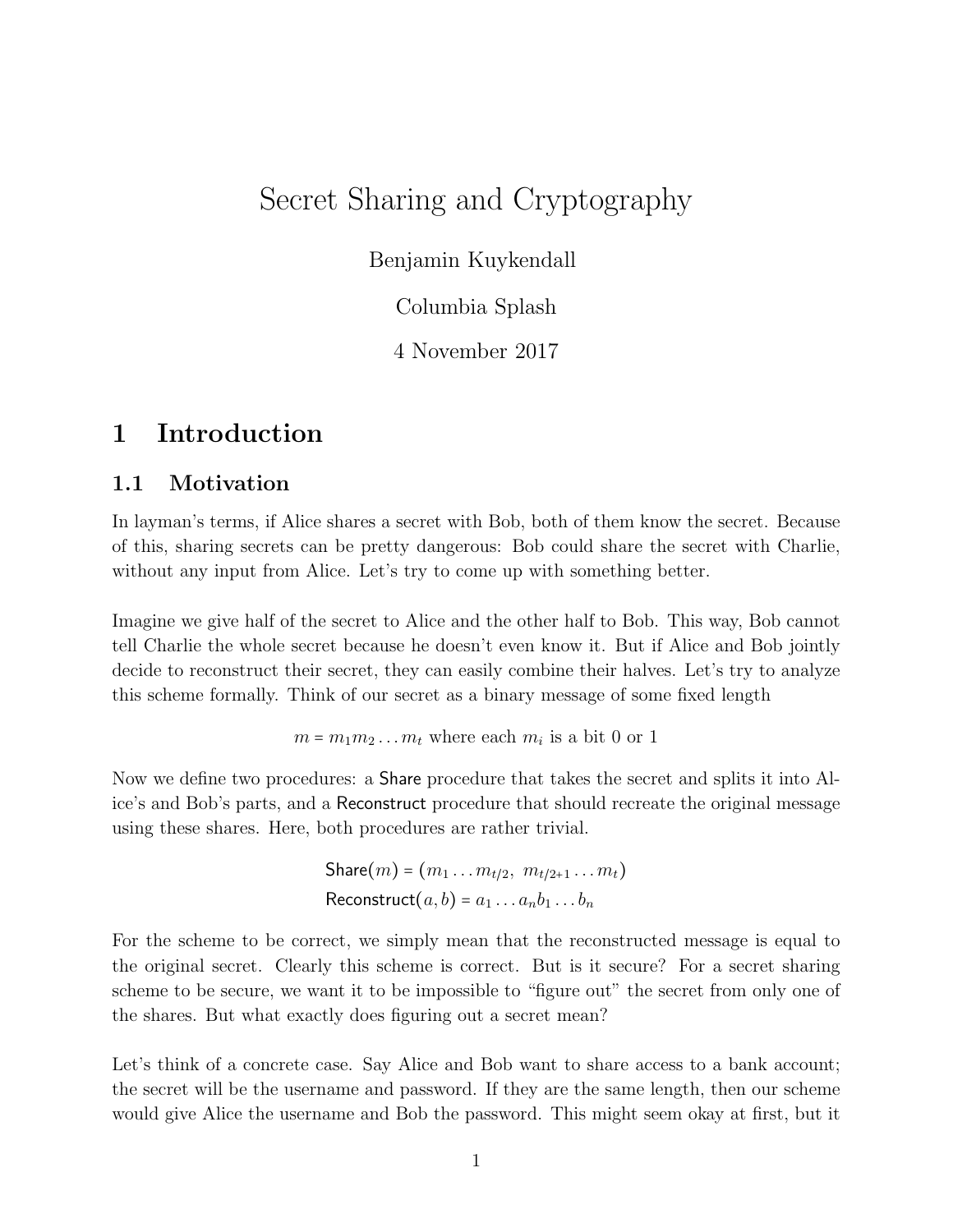would be a problem if we have any prior knowledge about usernames. For example, my bank uses my email address as the username. So if Bob has this outside information, he actually knows the whole secret!

There are easy ways to fix this specific problem: say give each person half of the username and half of the password. But we want to solve this problem more generally. Cryptographic secret sharing will assure us that no matter what outside information one player has, they cannot combine it with their share to compromise the secret.

### 1.2 Secret Sharing

Here is a simple scheme that does exactly that. First, let us define the XOR operation on bits. This operation means exclusive or, and it comes from considering bits as the values True and False. Then we say  $a$  XOR  $b$  is true when exactly one of  $a$  and  $b$  are true. Using bits 1 for True and 0 for False, we can consider xor as an operation on bits:

| $\it a$ | b | $a \oplus b$ |
|---------|---|--------------|
| 0       | 0 | 0            |
| 0       | ı | T            |
| 1       | 0 | 1            |
|         |   | 0            |

Now we are ready to define our scheme.

 $\textsf{Share}(m)$  =  $(r_1,\ldots,r_t,~m_1\oplus r_i)$ for random bits  $r_i$ Reconstruct $(a, b) = a_1 \oplus b_1, \ldots, a_t \oplus b_t.$ 

Correctness is easy. Looking at our truth table, we have  $b \oplus (a \oplus b) = a$ 

| $\overline{a}$ |  | $a \oplus b \mid b \oplus (a \oplus b)$ |
|----------------|--|-----------------------------------------|
|                |  |                                         |
|                |  |                                         |
|                |  |                                         |
|                |  |                                         |

So each bit of the reconstructed secret is  $r_i \oplus (m_i \oplus r_i) = m_i$ .

For security, we have the following property: individually, Alice's and Bob's keys are completely random, regardless of the message. This is a foundational idea of information theory, and it should be very intuitive that you cannot figure anything out from a completely random value. To demonstrate this, let's play a game. I am thinking of a number. If I flip a coin, and tell you whether it falls heads or tails, does this help you guess my number?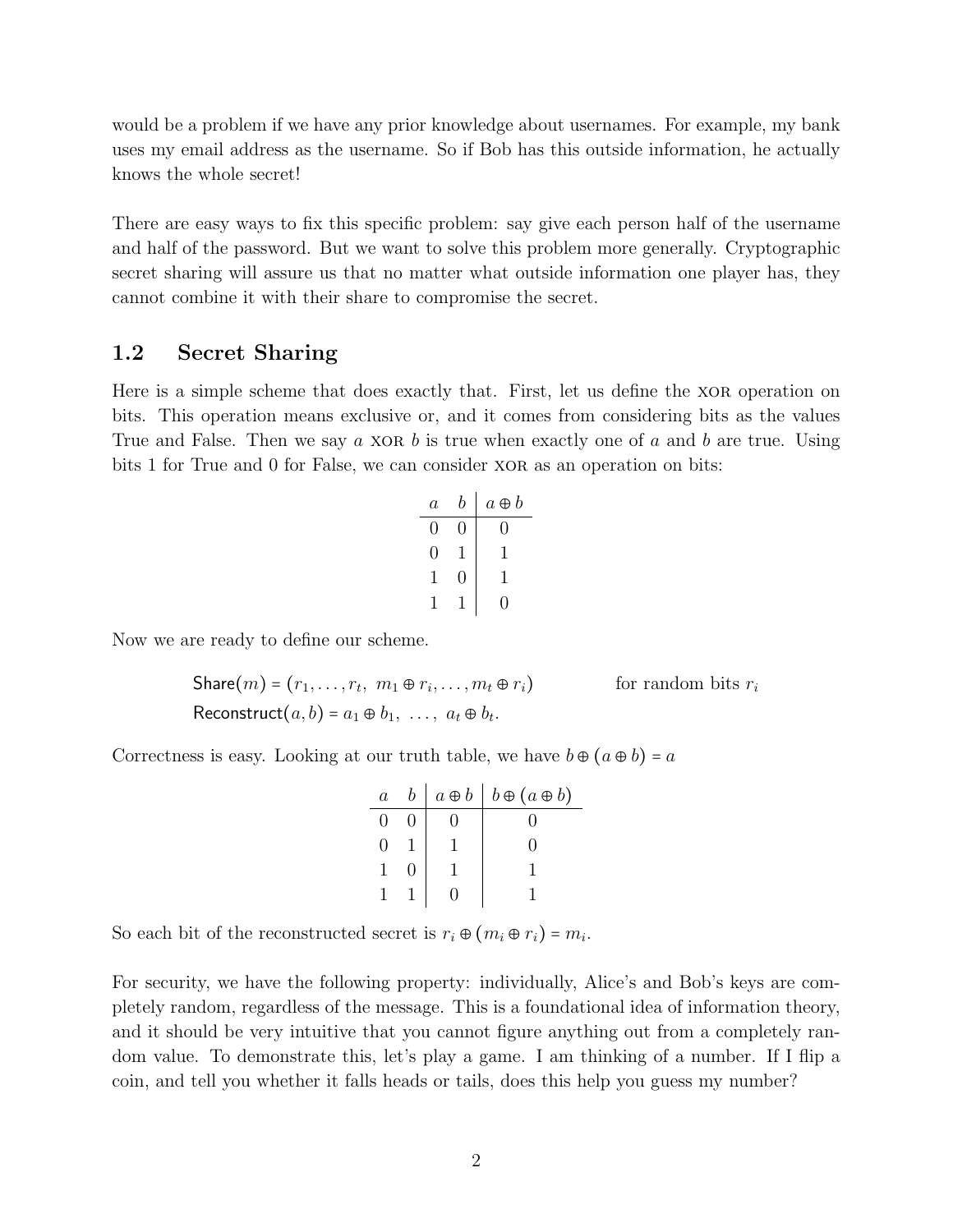Now lets do some analysis to show that Alice's and Bob's shares really are random.

For Alice's share, this is obvious: her share is a string of random coin tosses.

For Bob, we can work case by case. Consider the one bit message :

If 
$$
m = 0
$$
 then  $\begin{cases} \text{with probability } 1/2, & r = 0 \text{ so } s = m \oplus r = 0 \oplus 0 = 0 \\ \text{with probability } 1/2, & r = 1 \text{ so } s = m \oplus r = 0 \oplus 1 = 1 \end{cases}$   
If  $m = 1$  then  $\begin{cases} \text{with probability } 1/2, & r = 0 \text{ so } s = m \oplus r = 1 \oplus 0 = 1 \\ \text{with probability } 1/2, & r = 1 \text{ so } s = m \oplus r = 1 \oplus 1 = 0 \end{cases}$ 

For longer messages, it works exactly the same way

If 
$$
m = 00
$$
 then  
with probability  $1/4$ ,  $r = 00$  so  $s = m \oplus r = 00 \oplus 00 = 00$   
with probability  $1/4$ ,  $r = 01$  so  $s = m \oplus r = 00 \oplus 01 = 01$   
with probability  $1/4$ ,  $r = 10$  so  $s = m \oplus r = 00 \oplus 10 = 10$   
with probability  $1/4$ ,  $r = 11$  so  $s = m \oplus r = 00 \oplus 11 = 11$ 

#### ⋮

#### 1.3 Formal Definition

Let's write the guarantee formally: for any secret m,  $m'$ , player i, and possible share  $s_i^*$ 

$$
\Pr[\text{Share}(m) \rightarrow s_i = s_i^*] = \Pr[\text{Share}(m') \rightarrow s_i = s_i^*].
$$

Remember this is the correct notion that "without the other share  $s_i$  tells us no information about the message".

We can generalize this to more than two players very easily. The idea is we want to share a secret with n people such that any  $k$  of them can reconstruct the secret, but any fewer have no information. Define the *n*-out-of-k secret sharing problem as follows. Now, **Share** will generate  $n$  shares.

$$
Share(m) \rightarrow (s_1, \ldots, s_n)
$$
  
Reconstruct $(s_{i_1}, \ldots, s_{i_k}) \rightarrow x$ 

Correctness means that it is always the case that  $m = x$ .

Security means that for any set of  $k-1$  players  $i_1, \ldots, i_{k-1}$  and possible shares  $s_{i_1}, \ldots, s_{i_k}$  we have the following quantity is independent of m

$$
\Pr[\text{Share}(m) \to s_{i_j}^* = s_{i_j} \text{ for } j = 1, 2, \dots, k - 1].
$$

To construct a scheme like this, we need to use some new mathematical tools.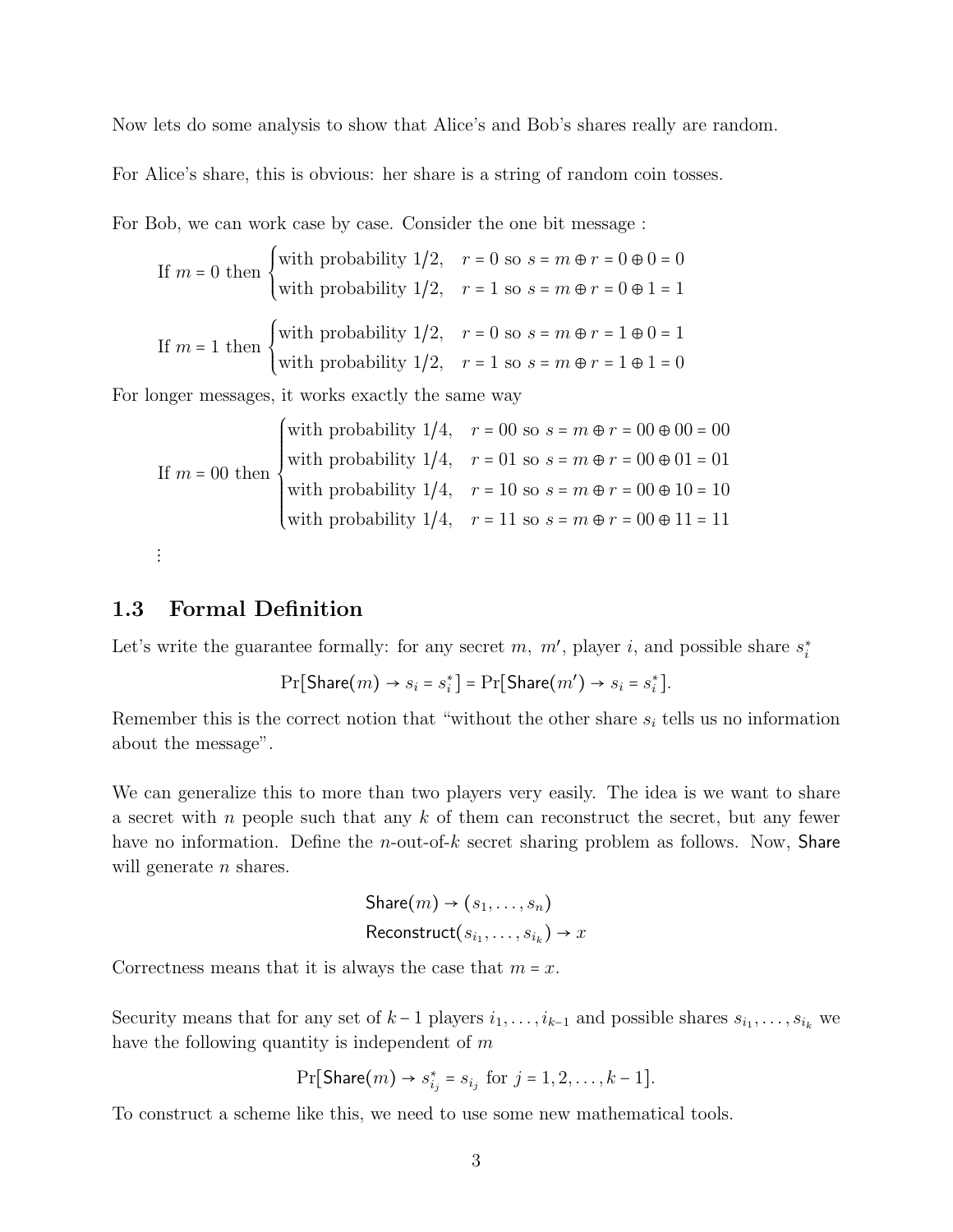## 2 Algebra

#### 2.1 Modular Arithmetic

We are going to define modular arithmetic. This idea is this: addition and multiplication have a lot of nice properties over the real numbers. But, the real numbers are infinite, which introduces a lot of difficulties in information theory and computer science. Is there a way we can preserve these nice properties over a finite set? It turns out for  $0, 1, 2, \ldots, p-1$ , where p is a prime number, we can.

For any integer  $0 \le i \le p-1$  define the remainder of n mod p to be the smallest non-negative r such that for some whole number s we have  $n = sp + r$ . I am sure you have all seen this before: if you are doing long division, and stop at the decimal point, then the remainder is the part left over. For example, the remainder of  $25 \mod 7$  is  $4 \text{ as } 4 + 7 \times 3 = 25$ .

To define addition and multiplication mod  $p$ , we do the operations normally, and then take the remainder mod  $p$ . These are operations that take integers less than  $p$  to other integers less than p.

$$
a +_{p} b = (a + b) \bmod p
$$

$$
a \times_{p} b = (a \times b) \bmod p
$$

For example in  $\mathbb{Z}_5$  we have  $1 +_5 1 = 2 \mod 5 = 2$ ,  $3 +_5 2 = 6 \mod 5 = 0$ ,  $4 \times_5 3 = 12 \mod 5 = 2$ .

Now let's think about the inverse of these operations. To define subtraction we can do the same thing

$$
a - p b = (a - b) \bmod p
$$

Although  $a - b$  will be negative,  $a - b$  mod p is always positive. For example, what is 1 – 3 mod 5? We also can verify that modular addition and subtraction are in fact inverses

$$
r = (a +_p b) \Rightarrow r + np = a + b
$$
  

$$
s = (a +_p b) - b \Rightarrow s + mp = r - b
$$

Putting these together

$$
s + (m - n)p = a + b - b = a.
$$

To define division, note the following definition for real numbers

$$
a/b = a \times \frac{1}{b} = ab^{-1}.
$$

Then we know  $b^{-1}$  is the unique number such that

 $1 = b^{-1}b$ .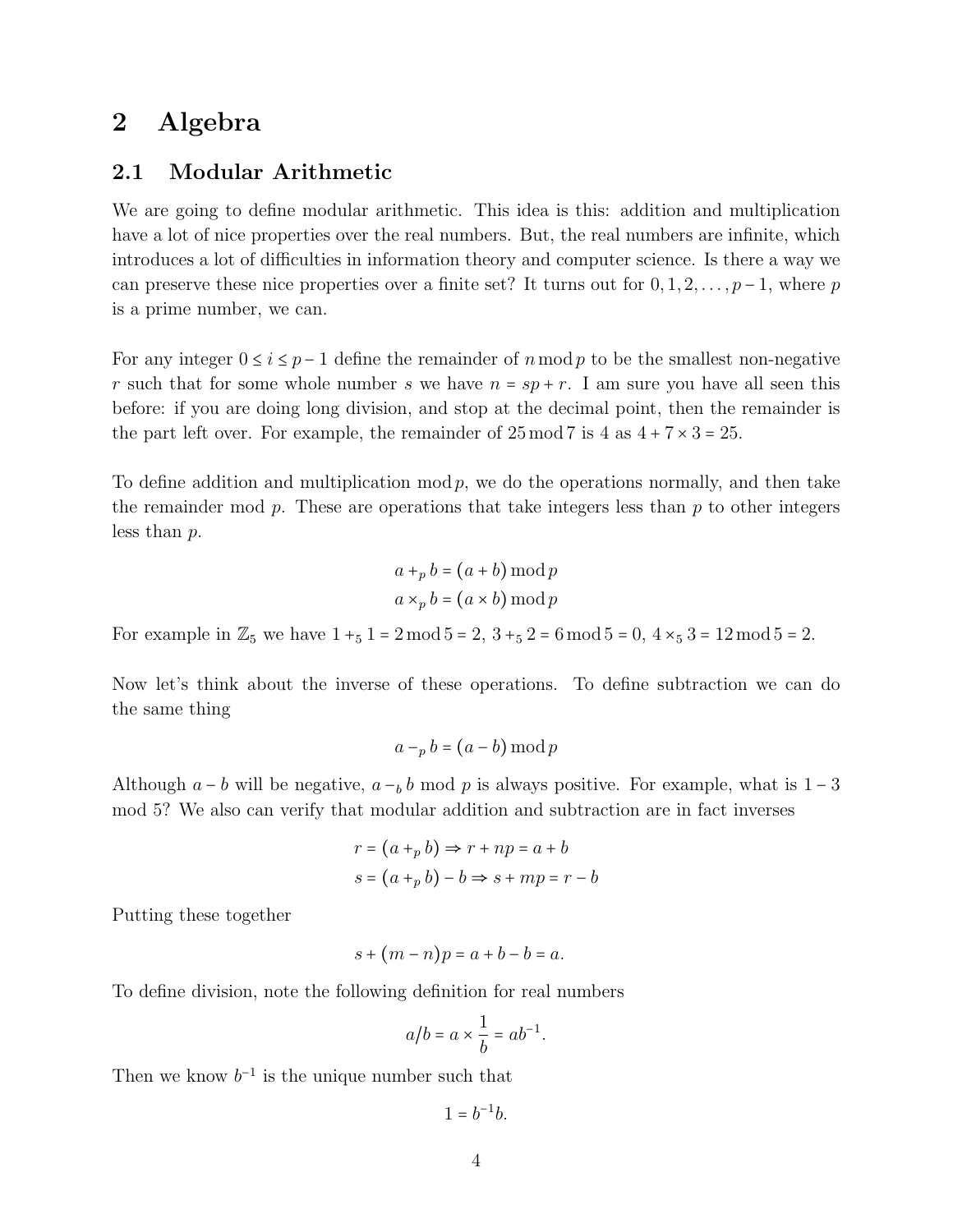It turns out this is the notion of division we want to apply in the modular setting. But how can we be sure that such a number exists? Let's work through an example: write out the times table for  $p = 5$ .

|                | $\times_p$ 0 1 2 |                                                                                                                                           | 3 <sup>7</sup> |  |
|----------------|------------------|-------------------------------------------------------------------------------------------------------------------------------------------|----------------|--|
| $\overline{0}$ |                  |                                                                                                                                           |                |  |
| $\overline{1}$ |                  |                                                                                                                                           |                |  |
| $\overline{2}$ |                  |                                                                                                                                           |                |  |
| $\overline{3}$ |                  | $\begin{array}{cccccc} 0 & 0 & 0 & 0 & 0 \\ 0 & 1 & 2 & 3 & 4 \\ 0 & 2 & 4 & 1 & 3 \\ 0 & 3 & 1 & 4 & 2 \\ 0 & 4 & 3 & 2 & 1 \end{array}$ |                |  |
|                |                  |                                                                                                                                           |                |  |

Let's look at the 1s in this table. For each number other than 0, there is another number such that their product is 1.

$$
1 \times_p 1 = 1
$$
  $3 \times_p 2 = 1$   $4 \times_p 4 = 1$ 

These numbers are multiplicative inverses. Now, did we get lucky that each number had a multiplicative inverse? No. It turns out that whenever  $p$  is prime, there are inverses like this. We will skip over the proof of this statement.

An aside: a set with addition, multiplication, subtraction, and division that work like this is called a field. There are lots of interesting fields in mathematics, and not all of them look like the integers. For example, the complex numbers are a field. But looking to our secret sharing applications, the finite field of integers mod p (often called  $\mathbb{Z}_p$ ) is exactly what we need.

#### 2.2 Polynomial Interpolation

From here on out, drop the subscripts, and let  $a + b$  denote modular addition and so forth.

Like we have polynomials over the real numbers, we can define polynomials over any field using our new definitions of addition and multiplication. A degree d polynomial is

$$
p(x) = a_0 + a_1 x + a_2 x^2 + \dots + a_d x^d
$$

where exponentiation is simply repeated multiplication.

Our goal today is to show the following: given a set of points  $(x_1, y_1), \ldots, (x_k, y_k)$  there is a unique polynomial of degree at most  $k-1$  such that  $p(x_i) = y_i$  for all of the *i*. If you think about this visually, this should match your geometric intuition. It is a plain fact of Euclidean geometry that any two points determine a line. And you might know that any three points determine a parabola. We want to extend this in two ways. First in degree: this should hold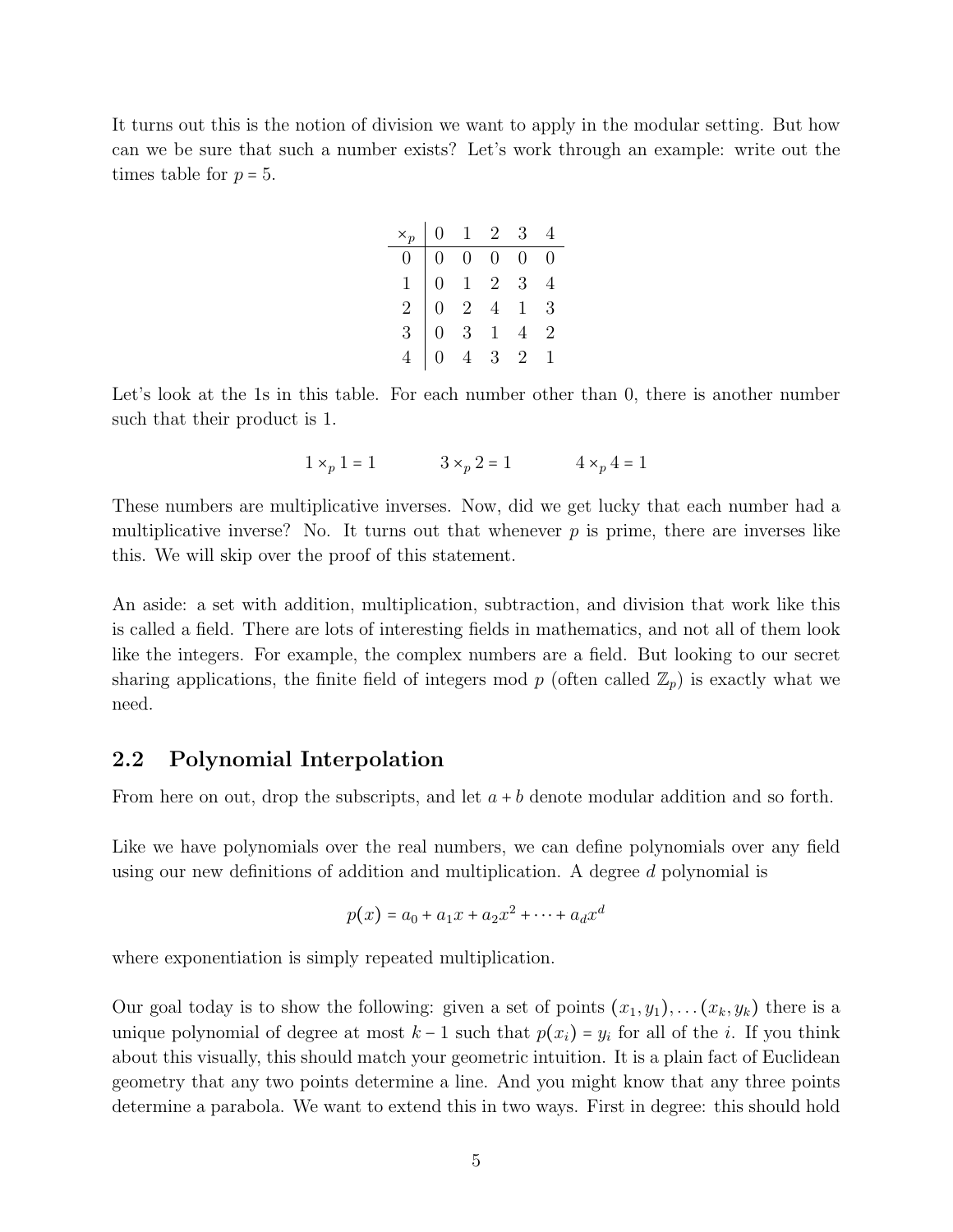for any k. Second in generality, instead of polynomials in the real numbers, we want this to hold for polynomials over any field.

To prove there is a unique polynomial requires two directions: first that there is at least one polynomial, and then that there is at most one. We will start with the "at most" direction.

#### 2.2.1 Uniqueness

Assume there are two polynomials p and q of degree  $k-1$  such that for all i

$$
p(x_i) = q(x_i) = y_i
$$

Then we can define another degree  $k-1$  polynomial

$$
r(x) = p(x) - q(x).
$$

W know  $r(x_i) = y_i - y_i = 0$  for each i. So we can factor out  $(x - x_i)$  leaving some R

$$
r(x)=(x-x_1)(x-x_2)\ldots(x-x_k)R
$$

Now distribute again. We get a leading term

$$
r(x) = x^k R + \dots
$$

However, we know r is a degree  $k-1$  polynomial, so it cannot have a  $x^k$  term. Thus  $R = 0$ . Then

$$
p(x) - q(x) = r(x) = (x - x_1)(x - x_2) \dots (x - x_k) = 0
$$

Or in other words  $p = q$ .

#### 2.2.2 Existence

We will construct a polynomial such that  $p(x_i) = y_i$ . First define

$$
h_{a,b}(x) = \frac{x-a}{b-a}.
$$

This is a degree 1 polynomial; it is well-defined when  $a \neq b$  since  $(b - a)$  will have an inverse. Now note

$$
h_{a,b}(a) = \frac{a-a}{b-a} = 0 \qquad \qquad h_{a,b}(b) = \frac{b-a}{b-a} = 1
$$

So alone this is not very interesting, but what if have many of them?

$$
g_1 = \left(\frac{x - x_2}{x_i - x_2}\right) \dots \left(\frac{x - x_k}{x_i - x_k}\right)
$$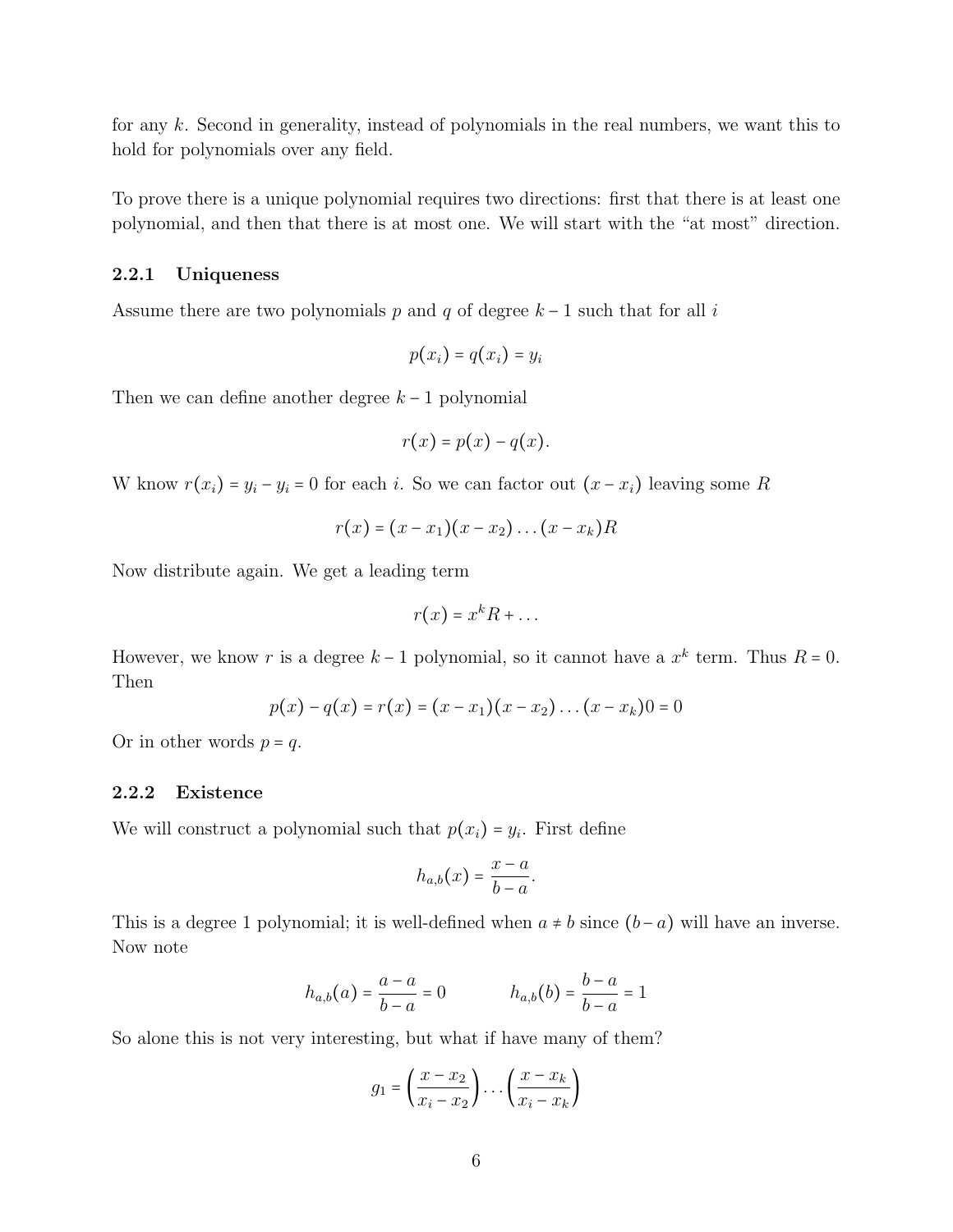and  $g_i$  similarly: taking the product of the  $h_{x_i,x_j}$  for all  $j \neq i$ . Then we have

$$
g_i(x_i) = h_{x_i, x_1}(x_i) h_{x_i, x_2}(x_i) \dots h_{x_i, x_k}(x_i) = 1 \times 1 \times \dots \times 1 = 1
$$
  

$$
g_i(x_j) = h_{x_i, x_1}(x_j) h_{x_i, x_2}(x_j) \dots h_{x_i, x_j}(x_j) \dots h_{x_i, x_k}(x_j) = 1 \times 1 \times \dots \times 0 \times \dots \times 1 = 0
$$

So we have  $g_i$  is 1 on  $x_i$  and 0 on the remaining  $x_j$ . Now define

$$
p(x) = y_1 g_1(x) + y_2 g_2(x) + \cdots + y_k g_k(x)
$$

We have

$$
p(x_i) = y_1 0 + y_2 0 + \dots + y_i 1 + \dots + y_k 0 = y_i
$$

So  $p$  is the polynomial we wanted!

### 2.2.3 Example

Let's find the quadratic such that

$$
\begin{array}{c|cc}\ni & x_i & y_i \\
\hline\n1 & 1 & 1 \\
2 & 2 & 4 \\
3 & 3 & 3\n\end{array}
$$

I think you all already know the solution to this, but let's verify that our method spits out the correct answer as well. Start with the  $g$ 

$$
g_1 = \left(\frac{x - x_2}{x_1 - x_2}\right) \left(\frac{x - x_3}{x_1 - x_3}\right) = \left(\frac{x - 2}{1 - 2}\right) \left(\frac{x - 3}{1 - 3}\right)
$$

$$
g_2 = \left(\frac{x - x_1}{x_2 - x_1}\right) \left(\frac{x - x_3}{x_2 - x_3}\right) = \left(\frac{x - 1}{2 - 1}\right) \left(\frac{x - 3}{2 - 3}\right)
$$

$$
g_3 = \left(\frac{x - x_1}{x_3 - x_1}\right) \left(\frac{x - x_2}{x_3 - x_2}\right) = \left(\frac{x - 1}{3 - 1}\right) \left(\frac{x - 2}{3 - 2}\right)
$$

Then

$$
p = g_1 y_1 + g_2 y_2 + g_3 y_3
$$

$$
= \left(\frac{x-2}{1-2}\right) \left(\frac{x-3}{1-3}\right) 1 + \left(\frac{x-1}{2-1}\right) \left(\frac{x-3}{2-3}\right) 4 + \left(\frac{x-1}{3-1}\right) \left(\frac{x-2}{3-2}\right) 9
$$
  

$$
= \frac{x^2 - 5x + 6}{-1 \times -2} - \frac{4(x^2 - 4x + 3)}{1 \times -1} + \frac{9(x^2 - 3x + 2)}{2 \times 1}
$$
  

$$
= \frac{1}{2} \left[ (x^2 - 5x + 6) - 8(x^2 - 4x + 3) + 9(x^2 - 3x + 2) \right]
$$
  

$$
= \frac{1}{2} \left[ (1 + 9 - 8)x^2 + (-5 - 32 - 27)x + (6 - 24 + 18) \right] = x^2.
$$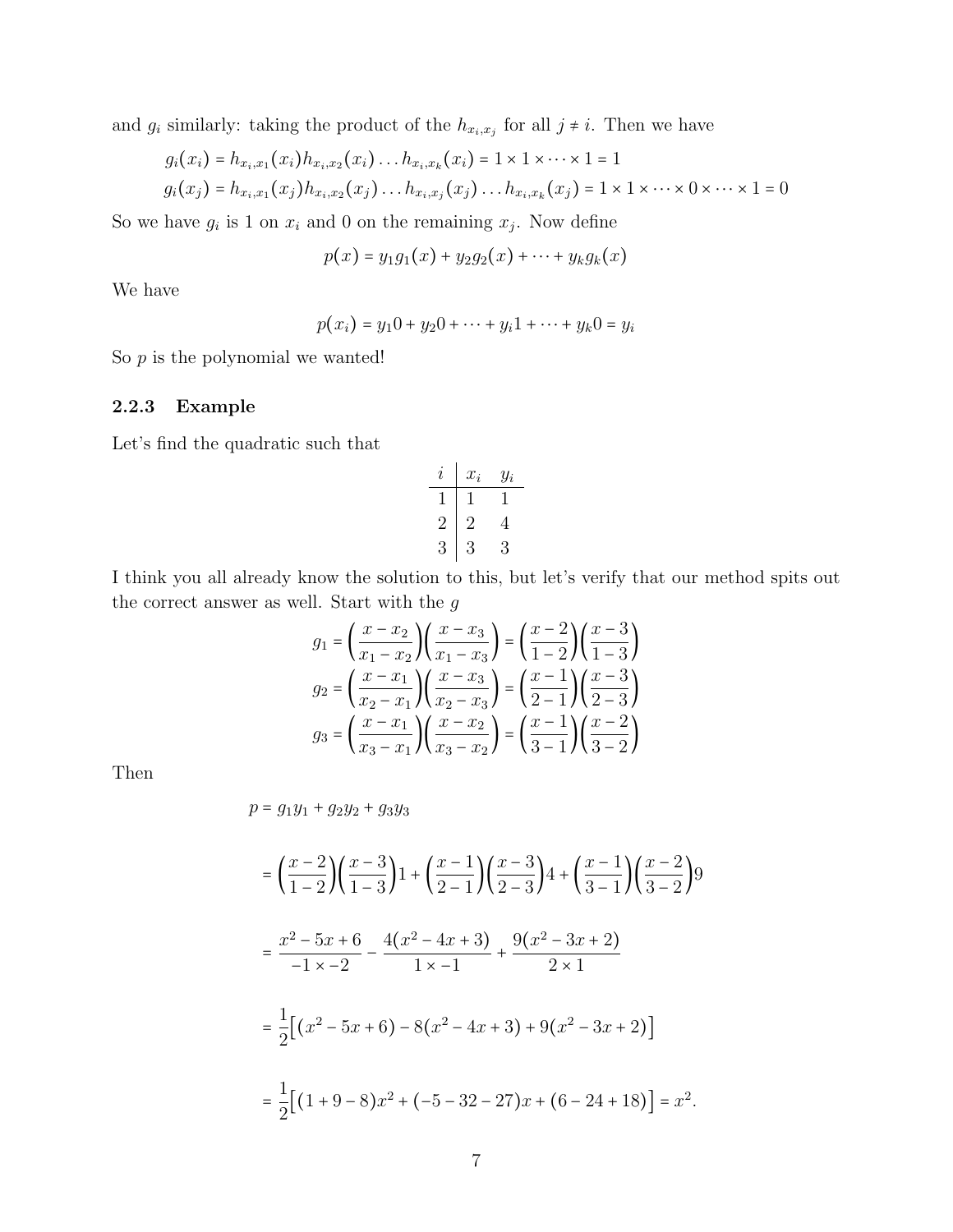And as we already alluded to, this same process works fine mod p.

### 3 Shamir's Secret Sharing

After all of this, we can finally get back to secret sharing. Remember, out goal is to create  $n$ -out-of-k secret sharing, so that any any n shares can determine the secret. This should sound similar to the polynomial problem we just solved above. Here is the construction. Let our secret be an element  $m \in \mathbb{Z}_p$  for some  $p > k$ . Then

Share $(m)$ : Choose random  $a_1, a_2, \ldots, a_{n-1}$  uniformly from  $\mathbb{Z}_p$ . Let  $p(x) = m + a_1x + a_2x^2 + \cdots + a_{n-1}x^{n-1}$ . Output shares  $(p(1), p(2), \ldots, p(k))$ .

 $\mathsf{Reconstruct}(s_{i_1}, s_{i_2}, \ldots s_{i_n})$ : Reconstruct the polynomial such that  $q(s_{i-1}) = i$ . Output  $q(0)$ .

Correctness follows by our theorem on polynomials: as the degree of the polynomial is  $n-1$ and we have *n* points, we know that *q* is unique. Thus we have  $p = q$  so  $q(0) = p(0) = m$ .

Security follows from the same idea. Compute

 $Pr[\textsf{Share}(m) \rightarrow (s_1, \ldots, s_n) : s_{i_1}^* = s_{i_1} \ldots s_{i_{n-1}}^* = s_{i_{n-1}}]$ 

By definition this is just

$$
\Pr[p : p(i_1) = s_{i_1} \dots p(i_{n-1}) = s_{i_{n-1}}].
$$

This is just the number of polynomials such that  $p(0) = m$ ,  $p(i_1) = s_{i_1}, \ldots, p(i_{n-1}) = s_{i_{n-1}}$ divided by the total number of choices for p. The denominator is easy. We choose  $n-1$ coefficients  $a_i$  so

# choices for 
$$
p = p \times p \times \cdots \times p
$$
 is  $p^{n-1}$ .

What about polynomials that agree on the  $n-1$  shares? We can count them by adding another point, say  $k+1$ . There is exactly 1 one polynomial that agrees on

$$
q(0) = m, p(i1) = si1, ..., p(in-1) = sin-1, p(k + 1) = y.
$$

Then there are p choices for y. And since each polynomial that agrees with the first n points must have some value in  $k + 1$ , these are all of them! So

# choices for p such that  $p(0) = m, p(i_1) = s_{i_1}, \ldots, p(i_{n-1}) = s_{i_{n-1}}$  is p.

Conclude Pr =  $p/p^{n-1} = 1/p^{n-2}$ . Because we never used anything specific to these values of i or s, we know this holds for any s, proving the security of our scheme.